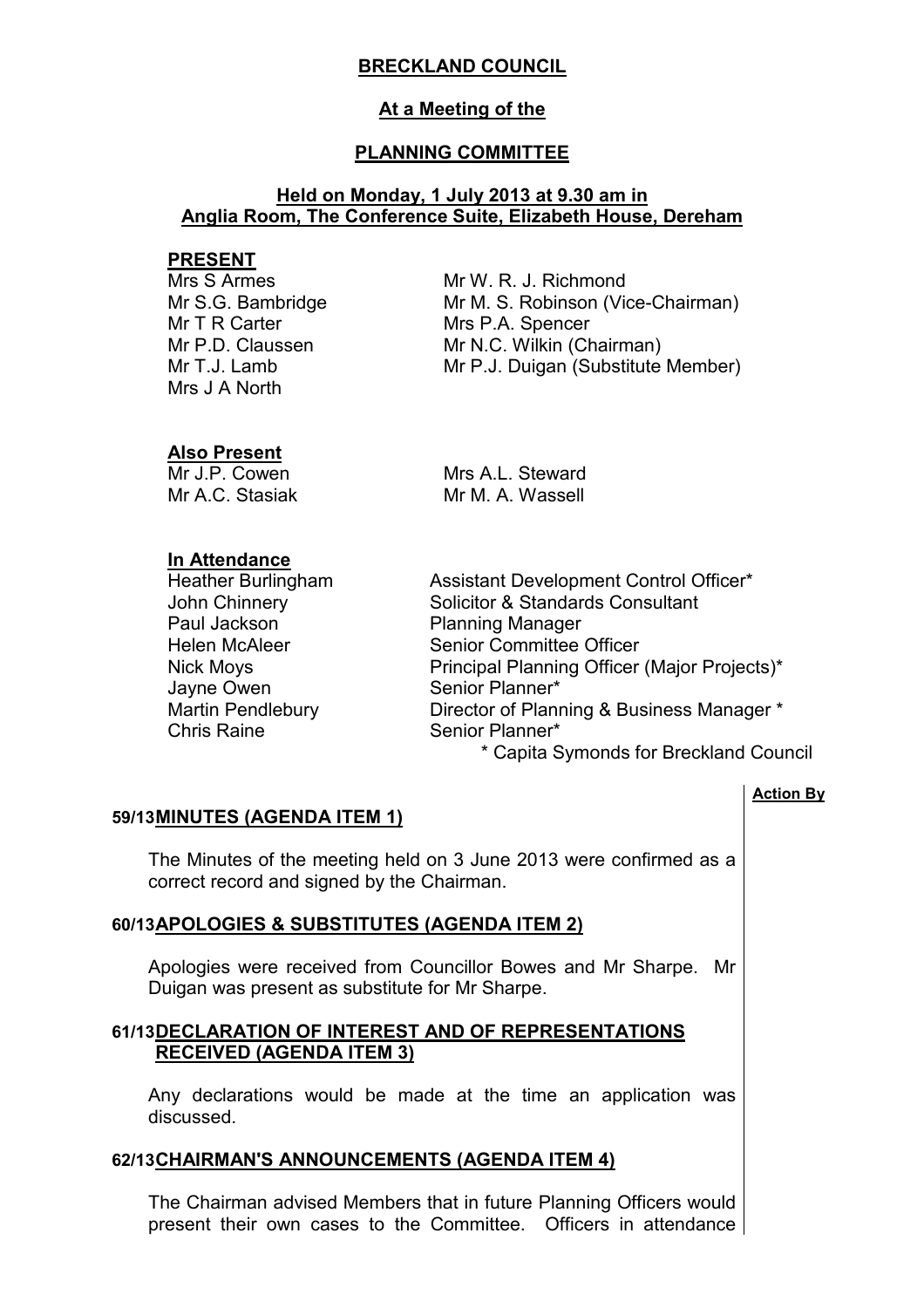today would be Nick Moys, Chris Raine and Jayne Owen.

He also drew attention to the Supplementary Agenda which had been issued. It included information received after the original Agenda had gone to print.

## **63/13 LOCAL DEVELOPMENT FRAMEWORK (STANDING ITEM) (AGENDA ITEM 7)**

 The Director of Planning & Business Manager gave Members a brief update on the work of the Planning Policy Team. They were currently analysing the responses received from the Community Infrastructure Levy and the Sustainability Scoping consultations.

They were providing supporting information for the Gypsy and Traveller Accommodation Study and the Annual Monitoring Report regarding the Council's Five Year Housing Land Supply.

They were also assisting Attleborough Town Council with their Neighbourhood Plan preparations.

Finally he advised Members that the next meeting of the Local Plan Working Group would be held following Cabinet on 30 July. A number of reports would be presented to the meeting and it would be a good opportunity for Members to engage in the process.

## **64/13 SCHEDULE OF PLANNING APPLICATIONS (AGENDA ITEM 9)**

**RESOLVED** that the applications be determined as follows:

(a) Item 1: WATTON: 119 Norwich Road: Revocation of Section 106 on pp 3PL/2009/1084/F: Applicant: S & A Jones Developments Ltd: Reference: 3OB/2012/0004/OB

This was a request for a variation to a legal agreement to remove the requirement for financial contributions, due to viability issues that had been confirmed by the District Valuer.

If the agreement was varied it was suggested that a mechanism be applied so that if economic conditions improved and the development was not completed within three years, a review should take place.

Mr Futter (Agent) said that the site was currently available but not deliverable. Without the contributions it could be delivered within three years.

Councillor Richmond noted that the District Valuer was often involved in applications heard by the Committee and it might be useful for Members to receive a presentation on the methodology used.

The Planning Manager advised Members to determine the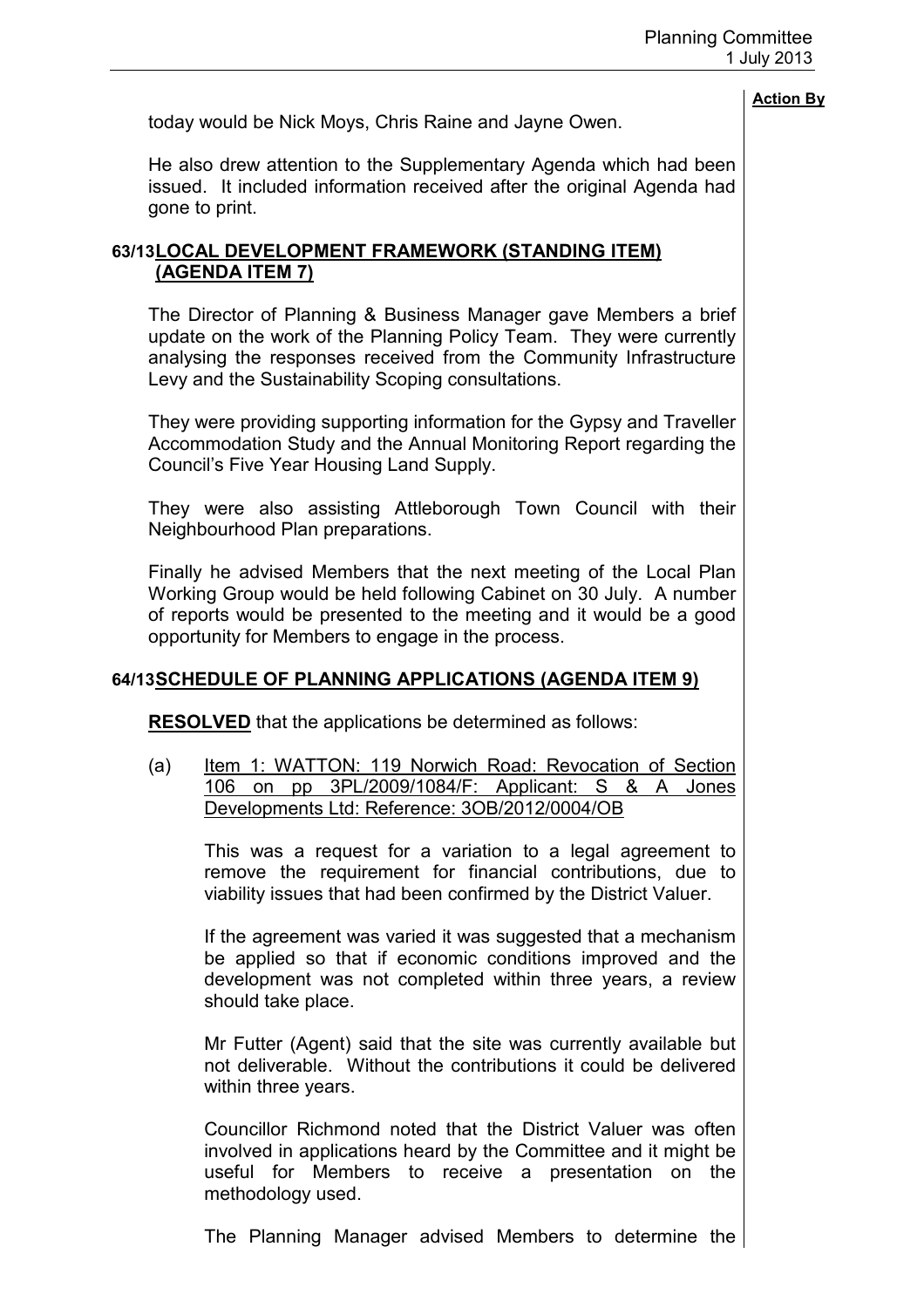application on its merits. The scheme was for large units with a high specification making them more expensive to build. If the variation was refused the developer might come back with a different scheme for denser development.

Councillor Duigan asked the Ward Rep for Watton whether the town would prefer a financial contribution or a denser development.

Councillor Wassell thought that it might be acceptable to agree a nil contribution for affordable housing but not for recreation. He also wanted development to commence within a set period.

The Planning Manager suggested that agreement could include a specified commencement date and a review after three years.

**Deferred, contrary to the recommendation, for negotiation to include a recreation contribution, an agreed start date for commencement and a review if not complete within three years.** 

(b) Item 2: DEREHAM: Cemex Site, 10 Yaxham Road: Proposed mix use development (full – new drive through restaurant and family restaurant; outline – 51 bed hotel and development: Applicant: Mr A Scales: Reference: 3PL/2013/0071/H

This hybrid application sought full permission for a McDonalds restaurant and for a public house/restaurant and outline permission for a hotel and storage warehouse.

The relationship with the adjacent, sub-standard railway crossing was an issue. Following dialogue with Mid Norfolk Railway the applicant had agreed to part fund an upgrade to the crossing, which would be secured by a S106 Agreement. Amenity issues were not considered to be significant.

Mr Scales (Applicant) and Mr Largent (Agent) were in attendance to answer questions if necessary.

Mr Sidney (Objector) had no objection in principle to the use of the land but objected to the layout of the road at the exit which would cause HGVs to slow down traffic and cause blockages. His property was directly adjacent the site and was affected by noise and dust. He asked for a fence along that boundary.

Councillor Duigan hoped the applicants would take account of that request. Otherwise he felt it was excellent that a local man was bringing a national company to Dereham. He wished the A47 could be upgraded and acknowledged that there were traffic problems.

Councillor Richmond also warmly welcomed the job creation and inward investment. He asked about opening hours and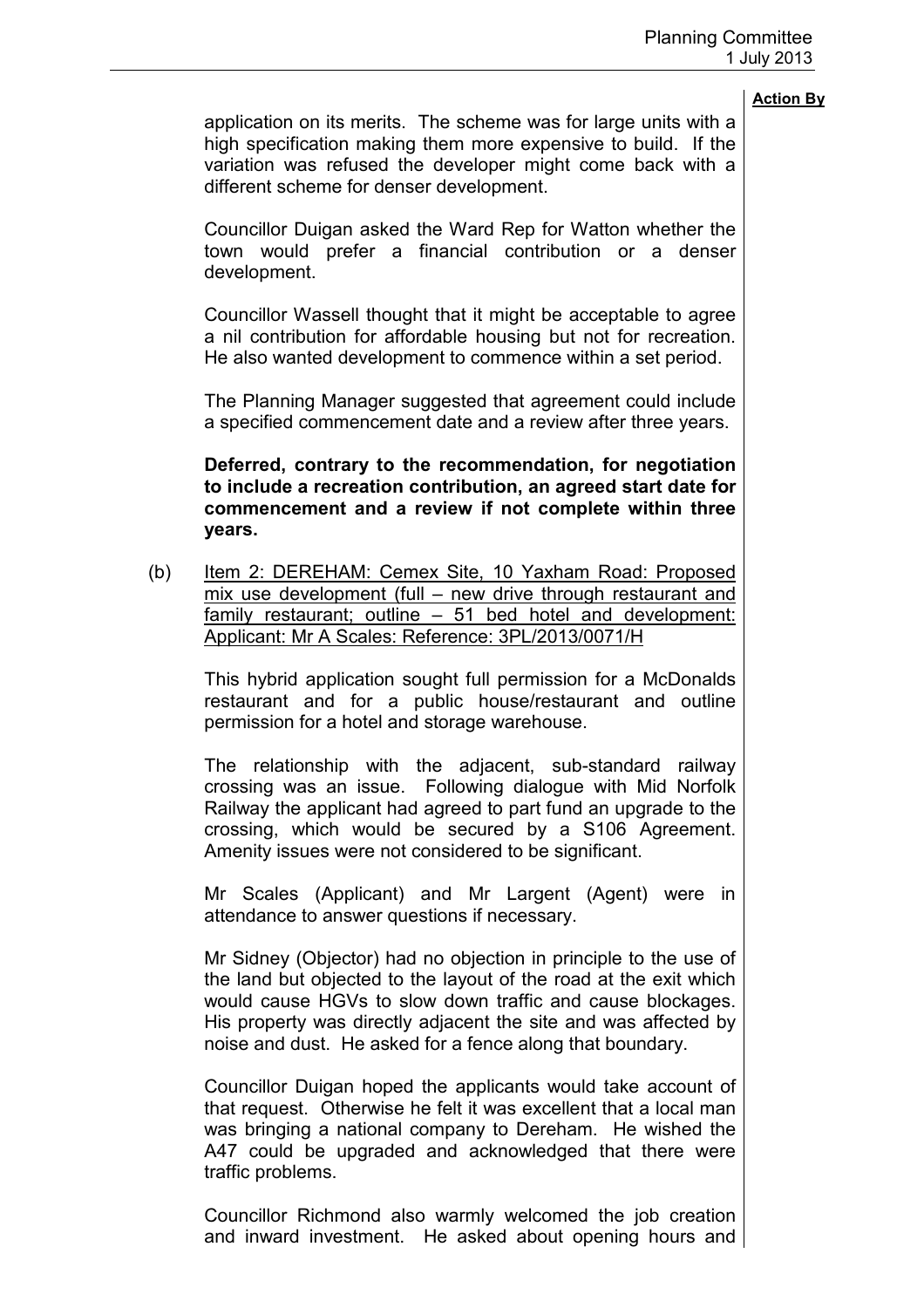whether litter bins could be conditioned. The Officer confirmed that litter bins could be conditioned and advised that sometimes drive-through McDonalds were open 24 hours.

Councillor Claussen was concerned that the road from the roundabout and across the railway line was often gridlocked and NCC needed to look at it.

Councillor Lamb was apprehensive and thought the new public house would sound the death knell for existing public houses. He did not think the proposal would improve Dereham.

Members discussed the traffic problems, litter and the treatment of the adjacent blue land.

Mr Scales (Applicant) advised that the hotel operator had withdrawn and they were looking for an alternative. He was concerned that restrictions on the McDonalds proposal might discourage other companies.

**Deferred and the officers authorised to grant approval, subject to conditions, on completion of the section 106 agreement.** Councillor Lamb abstained from voting.

(c) Item 3: ICKBURGH: Former Manor Farm Duck Site, Swaffham Road: Installation of plant and equipment: Applicant: Naturediet Petfoods Ltd: Reference: 3PL/2013/0289/F

This application sought permission to erect various pieces of plant and machinery on the site. Such matters would not normally require permission but when the original permission had been granted, permitted development rights had been restricted. A lot of local objections concerned the change of use of the site which was not an issue as the new use was covered by the existing permission.

Mr Gore (Parish Meeting Chairman) handed in a petition signed by 97 residents. The Parish Meeting had only been reformed two weeks ago and needed more time to gather information. He raised concerns about noise and smells and their harmful effect on local people.

Ms Orrow (Applicant) said that the units were cleaned inside before being stored outside. The refrigeration unit had been located on the far side of the building from Ashburton Road to reduce any noise effects. The site was surrounded by a tall and heavily planted bund which also acted as a noise buffer. The use conformed to all requirements and would bring additional employment and generate income for the area.

Mr Gore (Objector) was concerned about sewage blockages and light pollution. The trees were home to bats and owls and needed to be managed properly. Residents had a right to quiet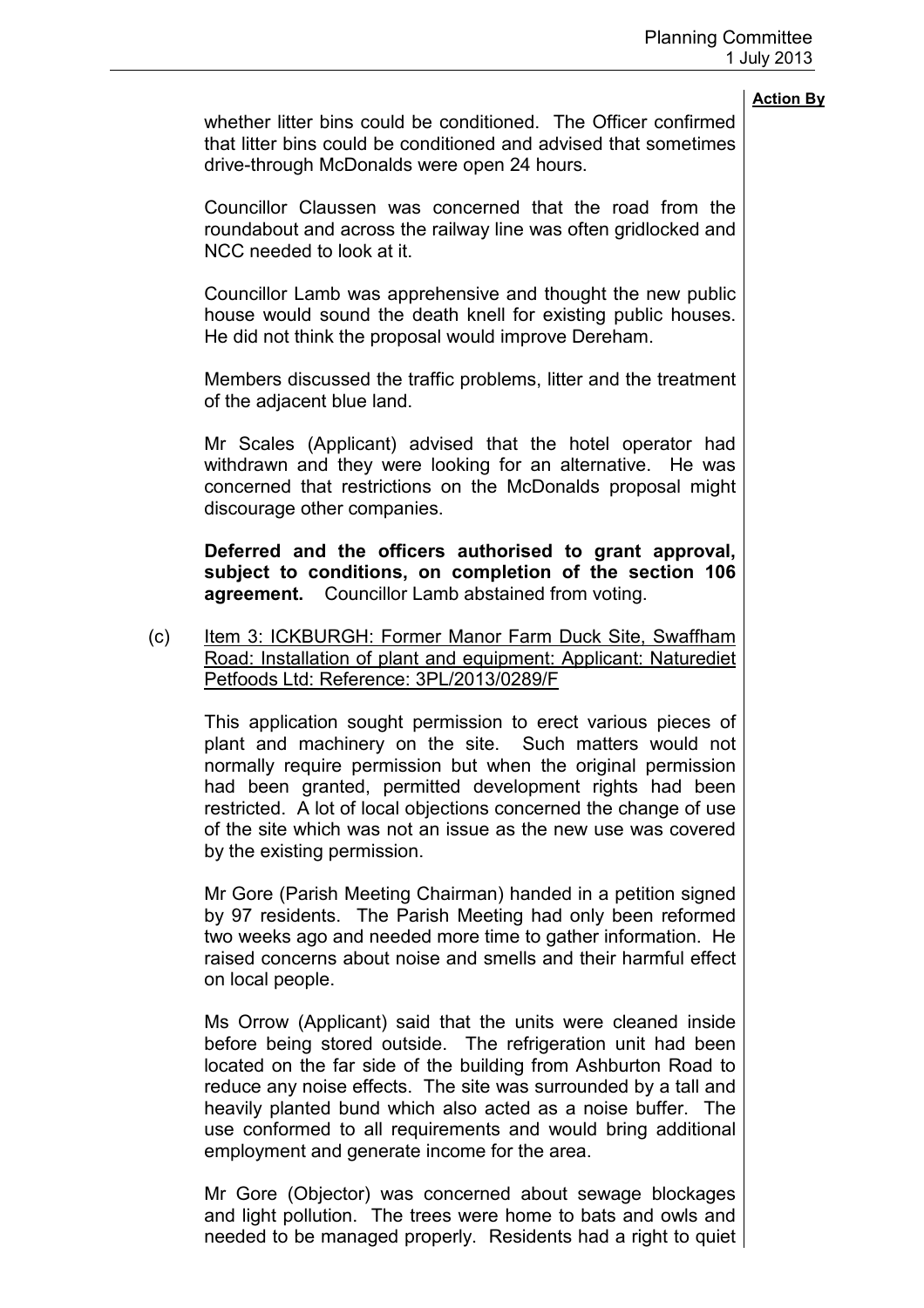enjoyment of their homes, he asked Members to defer their decision.

Councillor Steward (Ward Rep) had represented the area for over 10 years and recognised that local people were very concerned. Letters had been sent out unfranked and so people had not known about the proposal. The petition had been signed by almost half the local population. She asked how the site would be regulated. The Environment Agency Officer had said that noise and smell 'should' be OK. Residents needed reassurance. She asked the Committee to visit the site to see the storage facilities and to see how much the village had grown.

Councillor Richmond asked how much additional employment the site would bring and its hours of operation. The applicant advised that 25-30 new jobs should be created and it was a 24hr operation.

Councillor Bambridge asked how smells would be controlled during cooking and the applicant gave details of the water circulated system to be used, which would create less smell than their current operations in Shipdham. He also asked what the petition statement said.

The Solicitor read out the statement which opposed the application on grounds which included; due process not being followed, excess trade effluent, noise, smells and the devaluation of property.

Councillor Claussen sought clarification of what the Committee should be determining. It was explained that only the positioning of the various items of plant and machinery were under consideration and that it was not possible to condition the operations within the building.

Councillor North empathised with the residents but acknowledged that it was not the use of the factory that was under discussion.

The Chairman asked the applicant whether there were any residential properties near the existing operation in Shipdham and was advised that there was one property only 10m from the site and they had worked with the occupant to ensure noise and smell issues were negated.

#### **Approved, as recommended.**

(d) Item 4: THETFORD: Former Magistrates Court, Old Bury Road: Conversion of former Magistrates Court into 14 flats: Applicant: Havebury Housing Partnership: Reference: 3PL/2013/0310/F

This application proposed the conversion of an empty building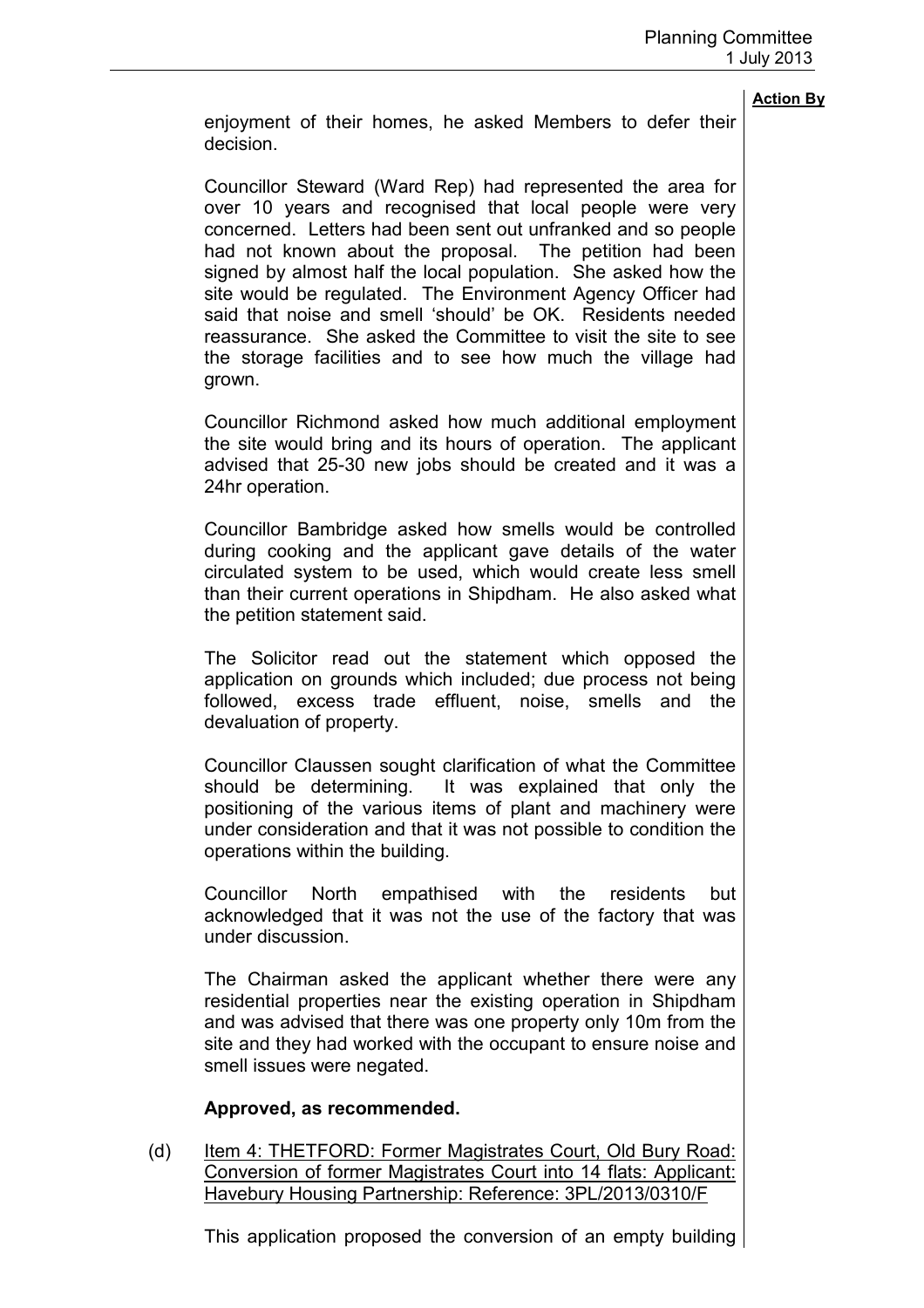into 14 affordable housing flats. Members were shown before and after elevations. The existing roof lantern and parapets would be removed.

Ms Wise (Agent) and Mr Amador (Architect) were in attendance to answer any questions.

Members discussed parking, colour and materials, windows and the access point. It was explained that the grey render would cover panelling which would increase the buildings insulation and upgrade its energy rating. Changes to the windows were permitted development and did not require permission.

**On the Chairman's casting vote, Deferred and the officers authorised to grant approval, subject to conditions, on completion of the section 106 agreement on affordable housing and recreation.** 

(e) Item 5: ATTLEBOROUGH: Land Opposite Old Hall Farm Barn: Erection of 2 bed dwelling in connection with farming enterprise: Applicant: Mrs Syrett: Reference: 3PL/2013/0334/O

Councillor North declared that she had received direct representation on this application.

This outline application was for a dwelling within a small group of buildings in open countryside. The farm was run by the applicant who lived on site and her son, who lived off-site. If approved the applicant would occupy the new dwelling and her son would move into the existing dwelling.

The issue was that Officers felt there was insufficient agricultural need to justify another dwelling.

Mr Hickman Smith (Agent) said the applicant was co-owner of the farm with her son. It would be more suitable for the son to live on site, but as he was often away for several days, travelling with the horses, it was necessary for Mrs Syrett to be nearby to assume responsibility for security and animal welfare when he was away. The site of the proposed dwelling was not suitable for agricultural purposes. They were happy to retain an agricultural condition on the property. Highways concerns had been addressed and the contribution towards Open Space had been resolved.

Councillor Stasiak (Ward Rep) spoke on behalf of the applicant and said that Councillor Martin also supported the application. It was time for the son to take over the running of the business but he was often away. There was a lot of historic equipment stored at the farm and security was paramount. A condition could be applied to ensure the dwelling could never be sold separately.

It was clarified that the financial contribution could be dealt with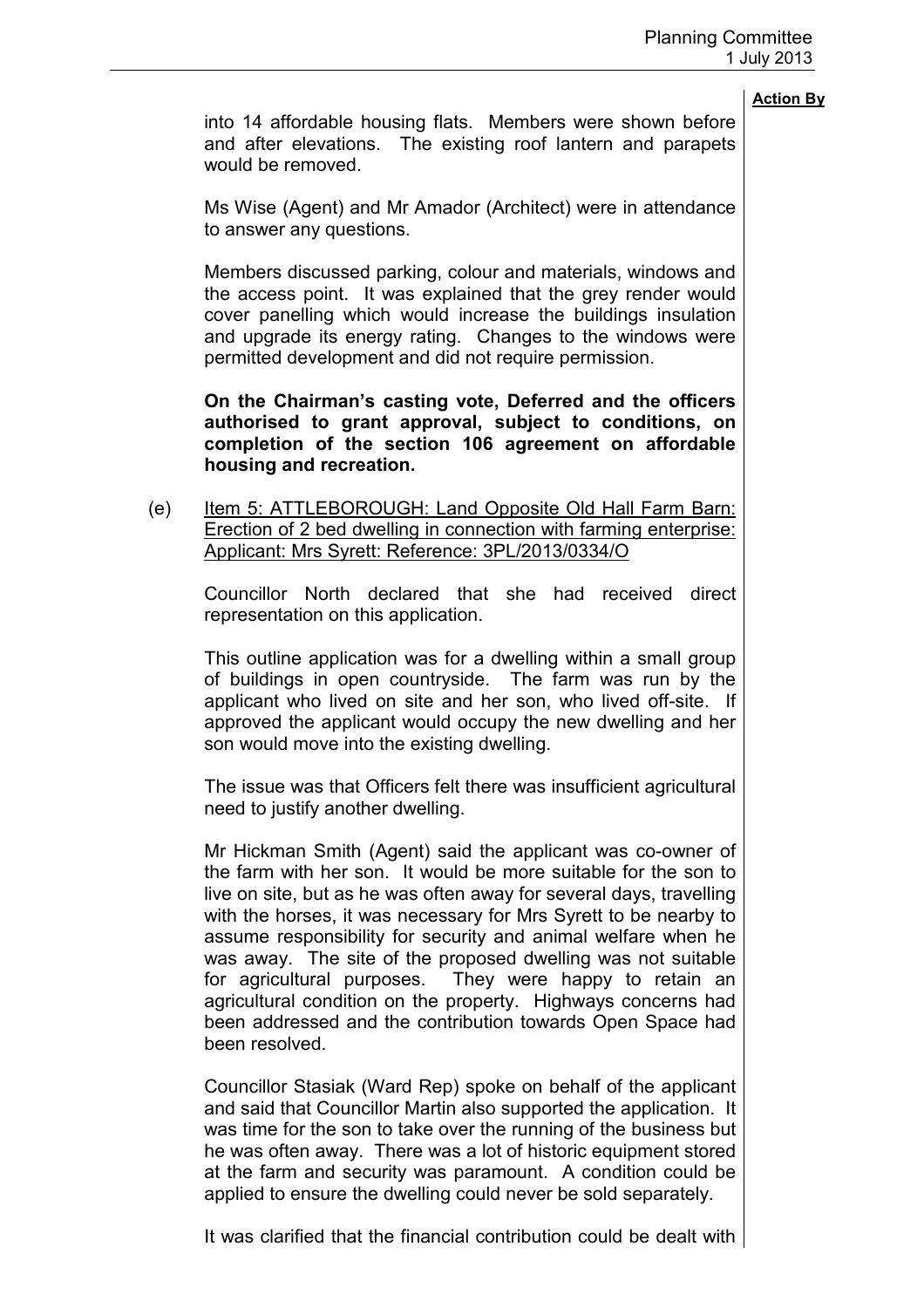## by a Unilateral Agreement.

Councillor Bambridge asked whether the heavy horses actually worked and it was confirmed that they were used for demonstration and breeding purposes.

Councillor North asked about the possibility of an annex. The Agent explained that due to the positioning of the existing dwelling and surrounding farm buildings which were all in full use there was no space for an annex.

## **Refused, as recommended.**

(f) Item 6: ROUDHAM/LARLING: Erection of two semi-detached warehouse/industrial buildings: Applicant: Valley Traction Services Ltd: Reference: 3PL/2013/0358/F

This was an application for commercial development in an employment / industrial area. The only issue had been the future use of the building which had been clarified as restricted by condition to B1/B8, not B2.

### **Approved, as recommended.**

(g) Item 7: WATTON: Garden of 26 Watton Green: Retirement bungalow: Applicant: Mr & Mrs Alan Nichols: Reference: 3PL/2013/0378/O

This application proposed a bungalow in the side garden of the applicant's existing dwelling. The main issue were that the land was outside the Settlement Boundary and one dwelling would not make a significant contribution to the Council's 5 year housing land supply shortage. There was also no footpath to access local facilities.

Mr Evans (Agent) said a one bed bungalow would free up the existing three bedroom bungalow and make a contribution towards the housing shortfall. He showed a plan marked with permissions granted for 80 dwellings in the vicinity outside the Settlement Boundary over the last few years. He also advised that the applicants regularly walked into Watton despite the lack of a footpath.

Councillor Wassell said that Breckland Council's logo included the words 'a better place, a brighter future' and that was what the applicants hoped to achieve. They had lived in their current home for 40 years and wanted something smaller and more efficient for their retirement. The lack of a footpath was common in Breckland and many residents used the road for pedestrian access. The NPPF gave provision to consider such sites in view of the Council's lack of a 5 year housing land supply. One dwelling would not solve that problem but would be a step towards addressing it.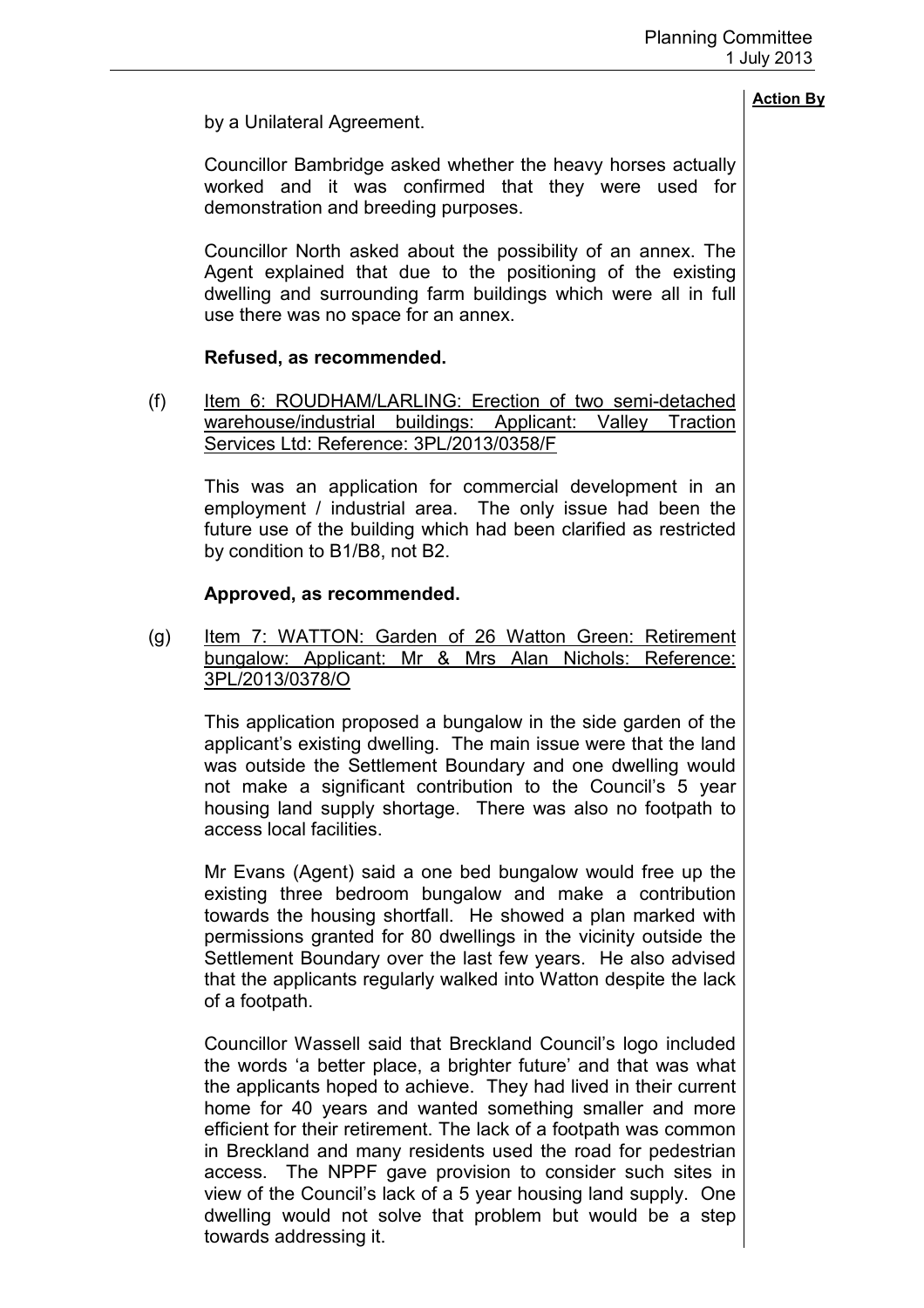Councillor Duigan thought that saying one house would not make a difference to the housing land supply was discriminatory against small developers.

The Planning Manager asked Members to determine the application on its merits and to be consistent in focussing their attention on whether the application was acceptable or not.

Councillor Carter cherished the idea that people could stay in their own communities when they grew older. Care in the community was important. Lots of properties were not sustainable and lots of villages did not have footpaths.

Councillor Lamb said that personal circumstances could extend everywhere and if this was allowed it could lead to a multitude of others. He thought Members should stick to the Policy.

Councillor Claussen asked about the definition of sustainability and said that it did not specifically mention the car. He felt that Norfolk needed its own definition and that planning should support communities.

Councillor Bambridge noted that the application had been brought to Committee because it was a borderline decision and it was up to Members to make a justifiable decision.

The Planning Manager disagreed. It was straightforward in Policy terms. If Members wanted to change Policy it should be done through the Local Plan process. Members needed to consider the implications for other properties with large gardens and whether they were setting a precedent.

#### **Refused, as recommended**

(h) Item 8: GARVESTONE: Thuxton Lakes, Station Road: Manager's dwelling in association with fishing lakes: Applicant: Mr A Thompson: Reference: 3PL/2013/0389/O

This application was similar to one previously refused by the Committee in October 2012. The main difference was the additional information contained in the assessment regarding the functional need for the dwelling to prevent loss of stock.

Mr Cadney (Objector) representing the residents of Thuxton thought the proposal was a threat to biodiversity. The report used out of date information and did not take account of the water voles, bats, owls, otters and kingfishers that frequented the site. There was reference to high crime levels but there had only been three thefts locally in the last two years. There were a large number of new homes available in Garvestone. Approval would set a precedent.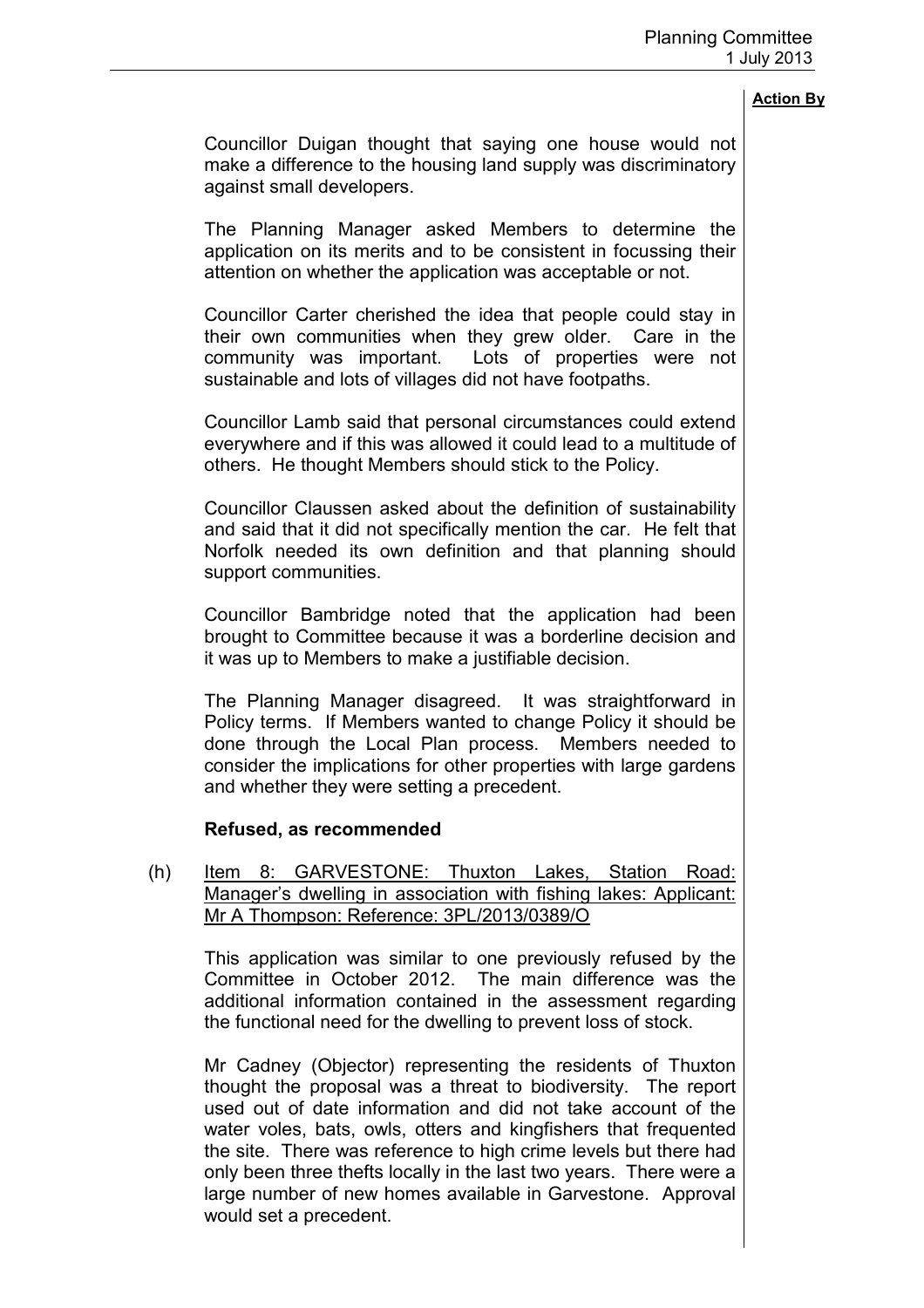Mr Took (Agent) said that the resubmission addressed previous concerns about justification. The report was very comprehensive and detailed the importance of on-site management and supervision. Poaching was a problem. The site attracted fishermen from all over the country. Prevailing winds took smells from the nearby pig unit away.

Councillor Bambridge asked why the proposal placed the dwelling so close to the pig unit and the Agent explained that it was separate from the lakes and any effect on ecology and wildlife, and close to the entrance.

## **Refused, as recommended.**

(i) Item 9: ATTLEBOROUGH: Little Barn, Eden Lane: Change of use from D1 to A1 and A2 : Applicant: Mr & Mrs A Stasiak: Reference: 3PL/2013/0394/CU

This application proposed the change of use of a building within the Conservation and Primary Commercial Area of Attleborough. There would be no changes to the external appearance of the building which had previously been in A1 use.

## **Approved, as recommended.**

(j) Item 10: COLKIRK: Azure Plot 2, Market Hill: MMA to 3PL/2011/0747/F in respect of height of house and garage is greater than approved plans (retrospective): Applicant: Mr D & Mrs M A Cram: Reference: 3PL/2013/0434/F

Councillor Carter declared that he had had interactions with all parties and had would speak as Ward Rep on behalf of the Parish Council and Objectors. He did not vote on the item.

This application was for a minor amendment to an approved scheme. The critical issue was the relationship of the new dwelling with Lawrence House. The new dwelling had been built higher than approved and Members were asked to consider how if affected the adjacent properties in visual and amenity terms.

Mrs Lawrence (Objector) was owner of Lawrence House and showed photographs of views of the new property from her house and garden. The additional height increased viewing into her garden and had a negative impact. She suggested mitigation measures to soften the effects, such as a living wall along the garage, tree planting, 2.5m fencing with climbers on trellis and solid/opaque glass to the balcony wall.

Mrs Cram (Applicant) explained that the mistake had occurred when measurements were transferred from the planning to the working documents. The mistake went unnoticed due to the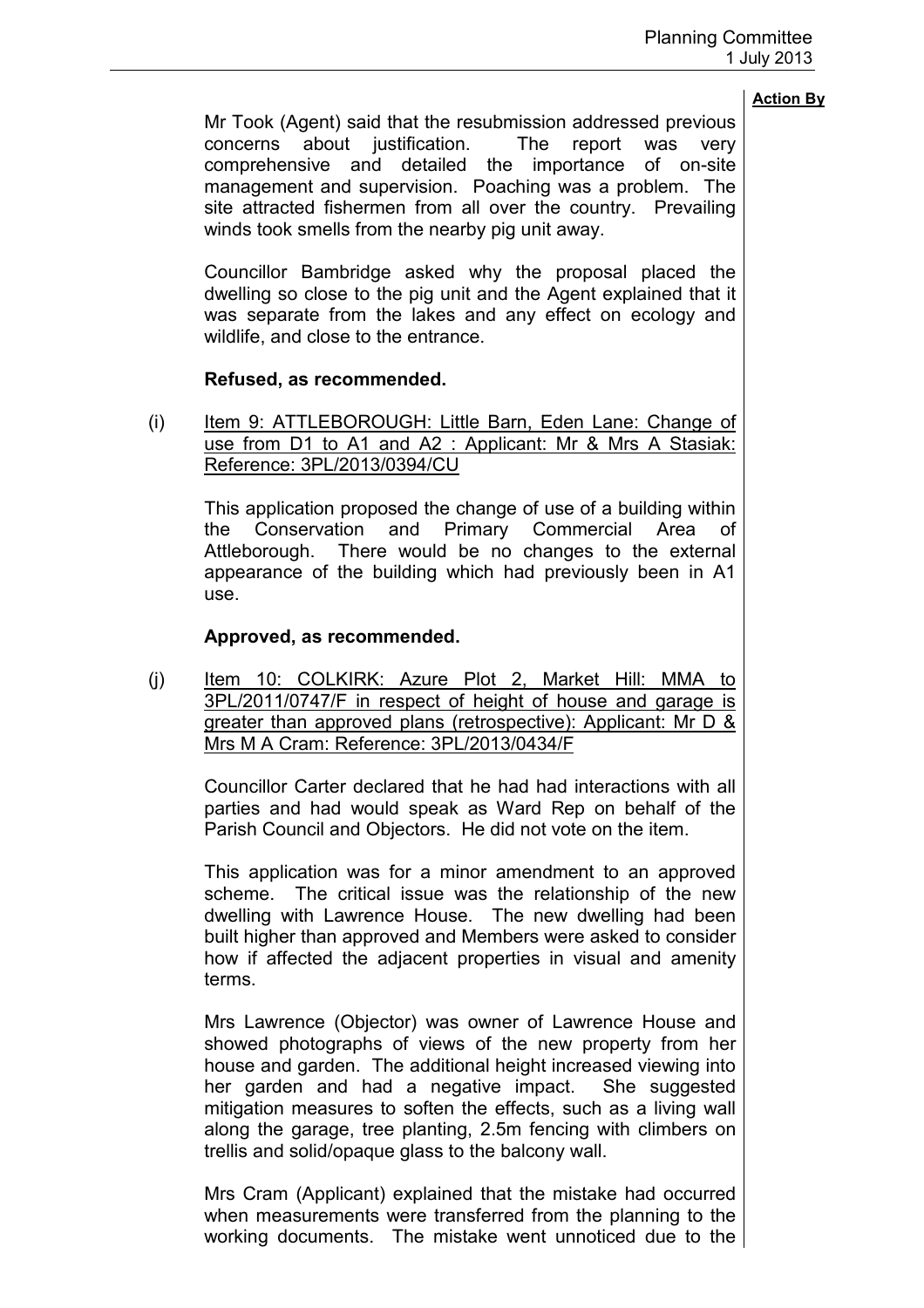architect suffering a very serious accident at that time. As soon as it was detected it was acknowledged. She proposed to plant bamboo up to roof height.

Councillor Carter (Ward Rep) acknowledged that when the plans were first presented the parish council and neighbours had not objected. If built to the correct height it would have been much less obvious but as built it looked out of place, did not fit in and was overbearing. Shielding by planting would make a difference.

Members were generally in agreement that the extra height made the house unacceptable. Advice was given that if they were minded to refuse the application, exact instructions and reasons would be required for enforcement purposes.

Councillor Robinson noted that it was very refreshing that the objector had offered suggestions for mitigation.

**Deferred, contrary to recommendation, for negotiation on mitigation measures between the applicant, objector and Officers. Authority was delegated to Officers to approve the application if all parties were satisfied, otherwise the matter would be referred back to the Committee.** 

(k) Item 11: NARBOROUGH: Kings Lynn Indoor Bowls Club, Narborough Road, Pentney/Narborough: Variation of conditions 3 & 4 of pp 3PL/2011/0725/CU allow permanent standing of caravans: Applicant: Pentney Leisure & Bowls Club: Reference: 3PL/2013/0463/F

This application sought a variation to allow 10 caravans to stay on site for the whole summer and 10 caravans to be stored on site over the winter. The proposal did not extend the occupation time limits.

Local concerns had been raised about outstanding conditions on the original approval. A fence had now been erected to define the buffer zone and a passing place had been provided on the access road. An ecological survey was underway.

Mr Wilkinson (Parish Council) wanted a more permanent fence to protect the SSSI. The site was visible from the opposite river bank which was a public footpath. He requested mature tree planting between the fence and the site to enhance the buffer zone. There was also concern that residential caravans would be occupied full time.

Mr Evans (Agent) had not known about the public footpath. He confirmed that no overwintering caravans would be occupied and no stay would be longer than 28 days. It was not unusual to allow caravans to stay on site and to be stored. Trees had been planted and those that had died would be replaced.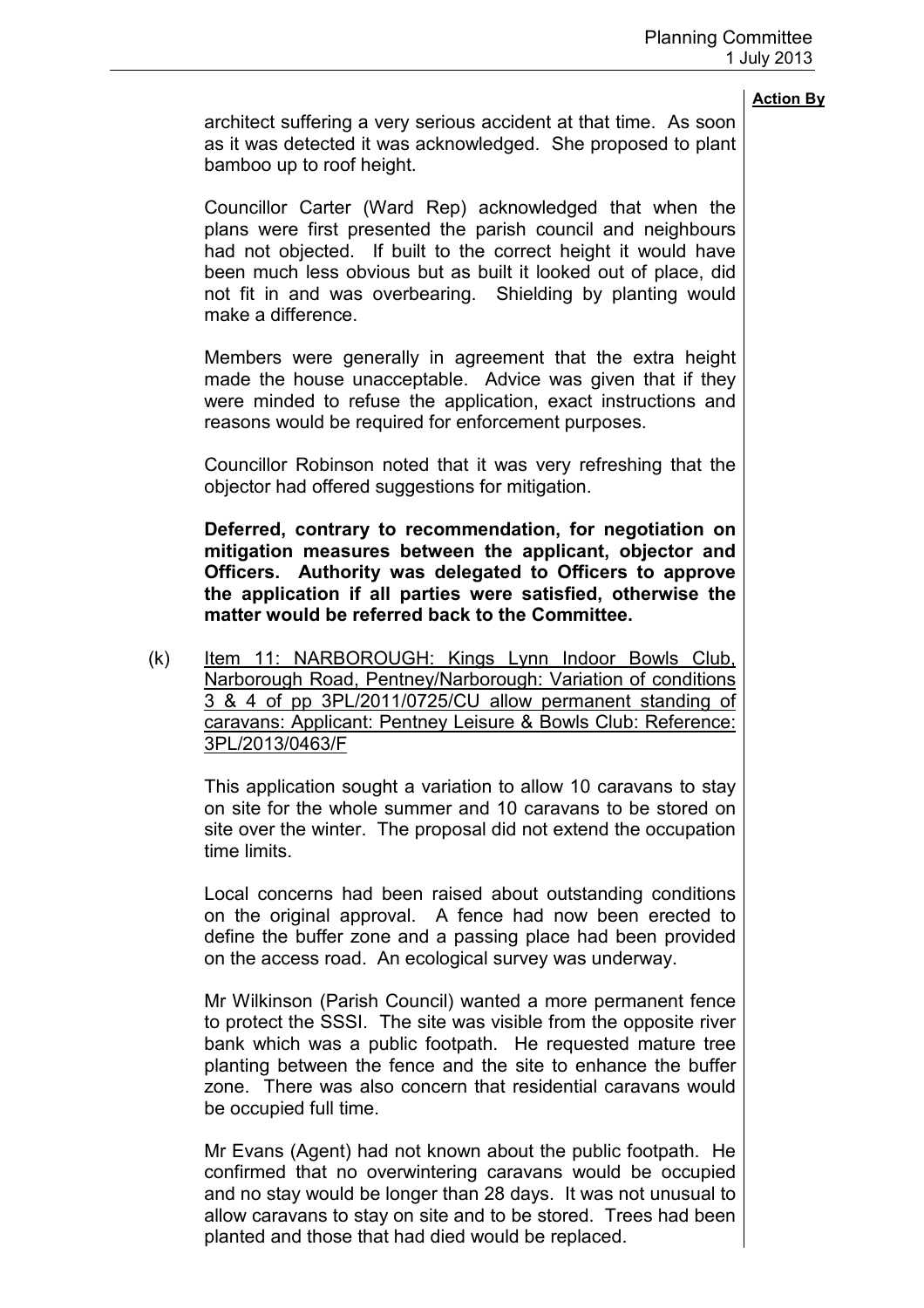Mr Rayner (Objector) was concerned that approval would lead to further applications to extend the permission. The site spoiled the vista from the river banks and increased activity could cause fishermen to leave to the detriment of the area. The existing fencing and planting were insufficient.

In response to questions from Members it was clarified that the site was open grass fields with 40 electrical hook-ups. Occupation of the 10 caravans allowed to stay all summer would still be limited to 28 days. The stored caravans would be moved to a separate area on site.

## **Approved, as recommended.**

(I) Item 12: SHROPHAM: Oak Tree Cottages, Hargham Road: Extension of time limit on pp 3PL/2010/0185/F: Applicant: Traditional Norfolk Poultry Ltd: Reference: 3TL/2013/0004/TL

This application sought an extension to extend the time limit on a permission to replace a fire damaged building. Members were given a brief review of the approved proposals. Government advice was to take a constructive and positive view on time limit extension applications unless there had been a change in policies. There had been no such changes since the permission had been granted.

Mr Marsden (Agent) said the development was part of a series of proposals which had been discussed in detail with Officers. If the time limit was extended there would be an application to vary the proposal and a future application for a layerage building.

Councillor Cowen (Ward Rep) spoke on behalf of the Parish Council which had no objection in principle, but were very concerned on behalf of adjacent residents. The bund was in a poor state. Details of the acoustic wall and noise levels from the site were needed. The Layerage building would reduce noise but he was concerned about the proposed variation to conditions.

The Principal Planning Officer clarified that the 2010 permission had been subject to 18 conditions which comprehensively restricted the approval for amenity reasons. All those conditions would be repeated on the new permission.

Councillor Bambridge questioned the proposed amendments and why an extension to the time limit was required. The Agent explained that various elements had to be completed before the Layerage building was built. The approved proposal was too big and the variation would be to reduce the scale.

After a short discussion about Highways concerns Councillor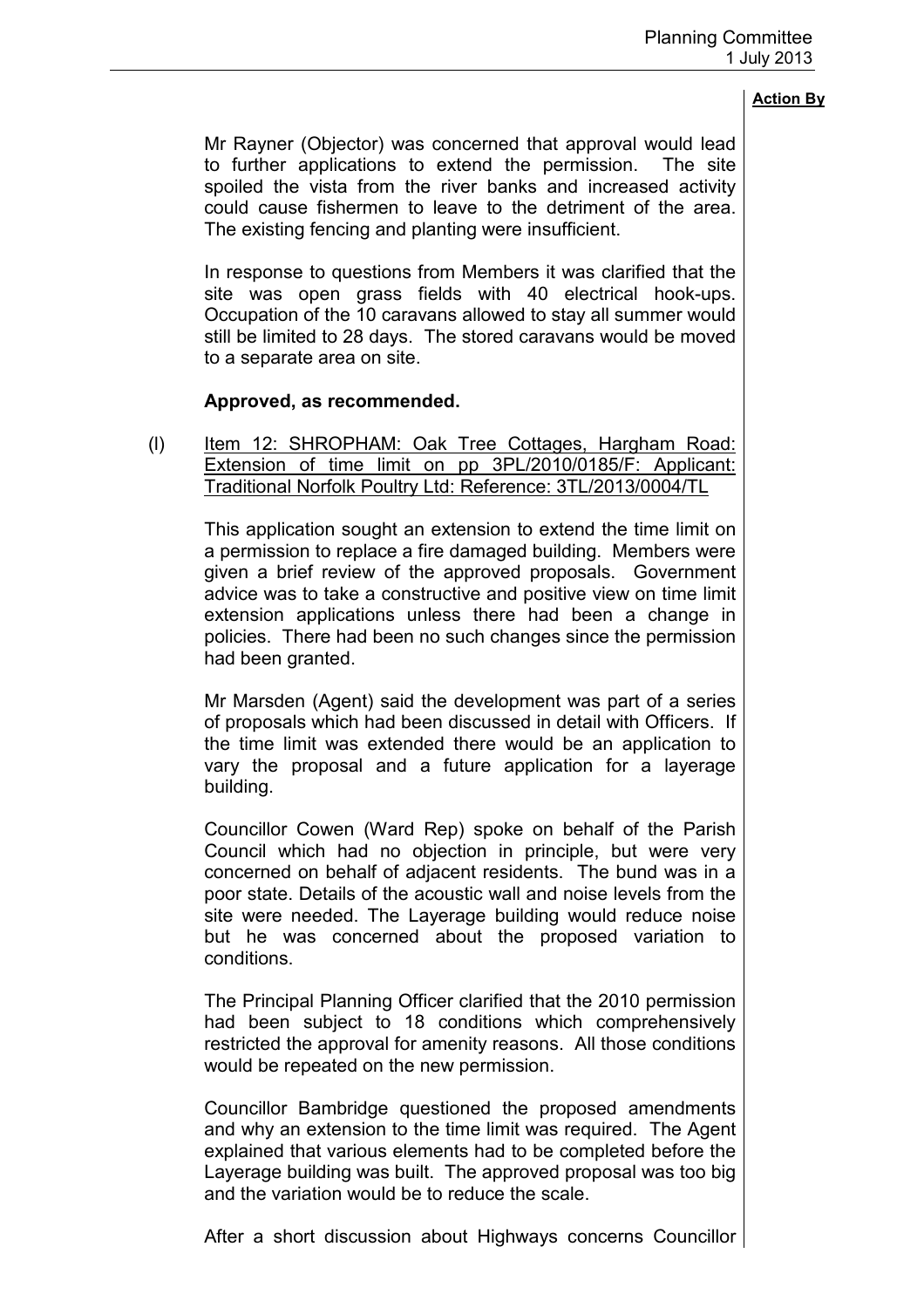Cowen confirmed that parking was not a problem, but insufficient signage meant that HGVs sometimes missed the turning to the site.

#### **Approved, as recommended.**

| <b>Notes to the Schedule</b> |  |
|------------------------------|--|
|------------------------------|--|

| <b>Item No</b> | <b>Speaker</b>                |
|----------------|-------------------------------|
| 1              | Mr Futter - Agent             |
| $\overline{2}$ | Mr Scales - Applicant         |
|                | Mr Largent - Agent            |
|                | Mr Sidney - Objector          |
| 3              | Mr Gore - Parish Council and  |
|                | Objector                      |
|                | Ms Orrow - Applicant/Agent    |
|                | Cllr Steward - Ward Rep       |
| 4              | Ms Wise - Agent               |
|                | Mr Amador - Architect         |
| 5              | Mr Hickman Smith - agent      |
|                | Cllr Stasiak - Ward Rep       |
| 7              | Mr Nichols - Applicant        |
|                | Mr Evans - Agent              |
|                | Cllr Wassell - Ward Rep       |
| 8              | Mr Cadney - Objector          |
|                | Mr Took - Agent               |
| 10             | Mrs Lawrence - Objector       |
|                | Mr/Mrs Cram - Applicants      |
|                | Cllr Carter - Ward Rep        |
| 11             | Mr Wilkinson - Parish Council |
|                | Mr Rayner - Objector          |
|                | Mr Gray - Applicant           |
|                | Mr Evans - Agent              |
| 12             | Mr Marsden - Agent            |
|                | Cllr Cowen - Ward Rep         |

#### **Written Representations Taken Into Account**

| <b>Reference No</b> | <b>No of Representations</b> |
|---------------------|------------------------------|
| 3PL/2013/0071/H     | 3                            |
| 3TL/2013/0004/TL    | $\overline{2}$               |
| 3PL/2013/0289/F     | 34                           |
| 3PL/2013/0310/F     | 2                            |
| 3PL/2013/0334/O     |                              |
| 3PL/2013/0463/F     | 3                            |
| 3PL/2013/0434/F     | 2                            |
| 3PL/2013/0389/O     | 3                            |

#### **65/13 APPLICATIONS DETERMINED BY THE DIRECTOR OF COMMISSIONING (AGENDA ITEM 10)**

Noted.